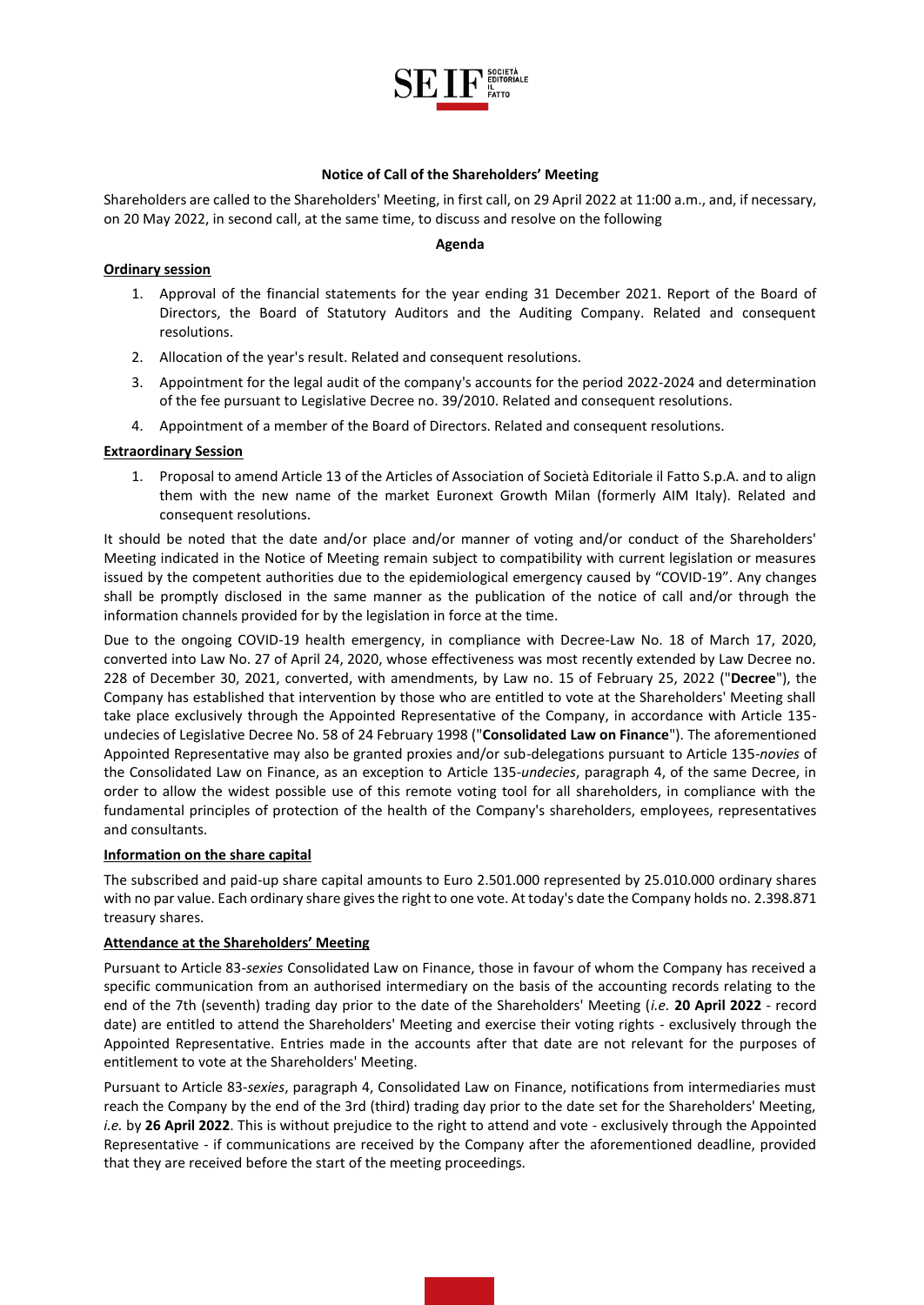

Without prejudice to the foregoing, the participation in the Shareholders' Meeting of the entitled parties (the Chairman, the Managing Director, the Chairman of the Board of Statutory Auditors, the other members of the Corporate Bodies, the Secretary in charge, the Appointed Representative, the Auditing Firm and/or employees and/or collaborators authorised by the Chairman), in consideration of the limitations that may arise due to the aforesaid health requirements, will take place exclusively by means of telecommunications that allow their identification, in the manner individually communicated to them, in compliance with the regulatory provisions applicable for such eventuality, without it being necessary for the Chairman and the Secretary to be in the same place.

## **Voting proxies and Appointed Representative of the Company**

In view of the ongoing health emergency related to the "COVID-19" epidemic and taking into account the regulatory provisions issued for the containment of the contagion, the Company has decided to avail itself of the option provided for in art. 106, paragraph 4, of the Decree, establishing that the participation in the Shareholders' Meeting of each eligible person may take place exclusively through the Appointed Representative pursuant to Article 135-*undecies* of the Consolidated Law on Finance, that, for the Shareholders' Meeting referred to in this Notice of Call, the Company has identified Studio Legale Trevisan & Associati, with registered office in Viale Majno no. 45, 20122 - Milan, in the person of Mr. Dario Trevisan or his substitutes in the event of his impediment ("**Appointed Representative**"), by means of conferment of written proxy and/or sub-delegation, alternatively pursuant to:

- to Art. 135-*undecies* of the Consolidated Law on Finance, by means of the "Appointed Representative Proxy Form", or
- to Art. 135-*novies* of the Consolidated Law on Finance, with the option of using the "Ordinary proxy form" and/or the "Sub-delegation form",

as described below.

 *Proxy pursuant to Article 135-undecies of the Consolidated Law on Finance ("Proxy form to the Appointed Representative")* 

The Appointed Representative may be granted a written proxy pursuant to Article 135-*undecies* of the Consolidated Law on Finance, at no cost for the delegating party (except for any postage costs), with voting instructions on all or some of the proposals on the Agenda.

The proxy to the Appointed Representative pursuant to Article 135-*undecies* of the Consolidated Law on Finance must be conferred by completing and signing the specific "*Proxy form for the Appointed Representative*" available, with the relative instructions for completion and transmission, at the Company's registered office and on the Company's website at [www.seif-spa.it,](http://www.seif-spa.it/) *Investor Relations* section.

The Proxy form to the Appointed Representative, duly completed, with the relevant written voting instructions, accompanied by a copy of an identity document of the proxy giver with current validity (or, if it is a legal person, of the legal representative or proxy holder with appropriate powers, together with the documentation certifying their qualification or powers), shall be received, in original, by the end of the second trading day preceding the date of the Shareholders' Meeting (*i.e.*, no later than **23:59 p.m. on 27 April 2022**, if the Shareholders' Meeting is held on first call, or, if the Shareholders' Meeting is held on second call, no later than **23:59 p.m. on 18 May 2022**), by courier or registered letter with return receipt to the address: Studio Legale Trevisan & Associati, Viale Majno no. 45, 20122 – Milan (Ref. "Proxy for SEIF 2022 Shareholders' Meeting"), or by certified email, to: *[rappresentante](mailto:rappresentante-designato@pec.it)[designato@pec.it](mailto:rappresentante-designato@pec.it)*.

The sending of the proxy, signed with a qualified electronic or digital signature pursuant to current legislation, to the aforementioned certified e-mail address satisfies the requirement of written form.

The proxy, and the related voting instructions, are revocable within the same terms and in the same manner provided for their conferral (*i.e.*, no later than **23:59 p.m. on 27 April 2022**, if the Shareholders' Meeting is held on first call, or, if the Shareholders' Meeting is held on second call, no later than **23:59 p.m. on 18 May 2022**).

It should be noted that the shares for which proxy has been conferred, even partially, are counted for the purpose of duly constituting the Shareholders' Meeting. The proxy has no effect with regard to proposals for which no voting instructions have been given.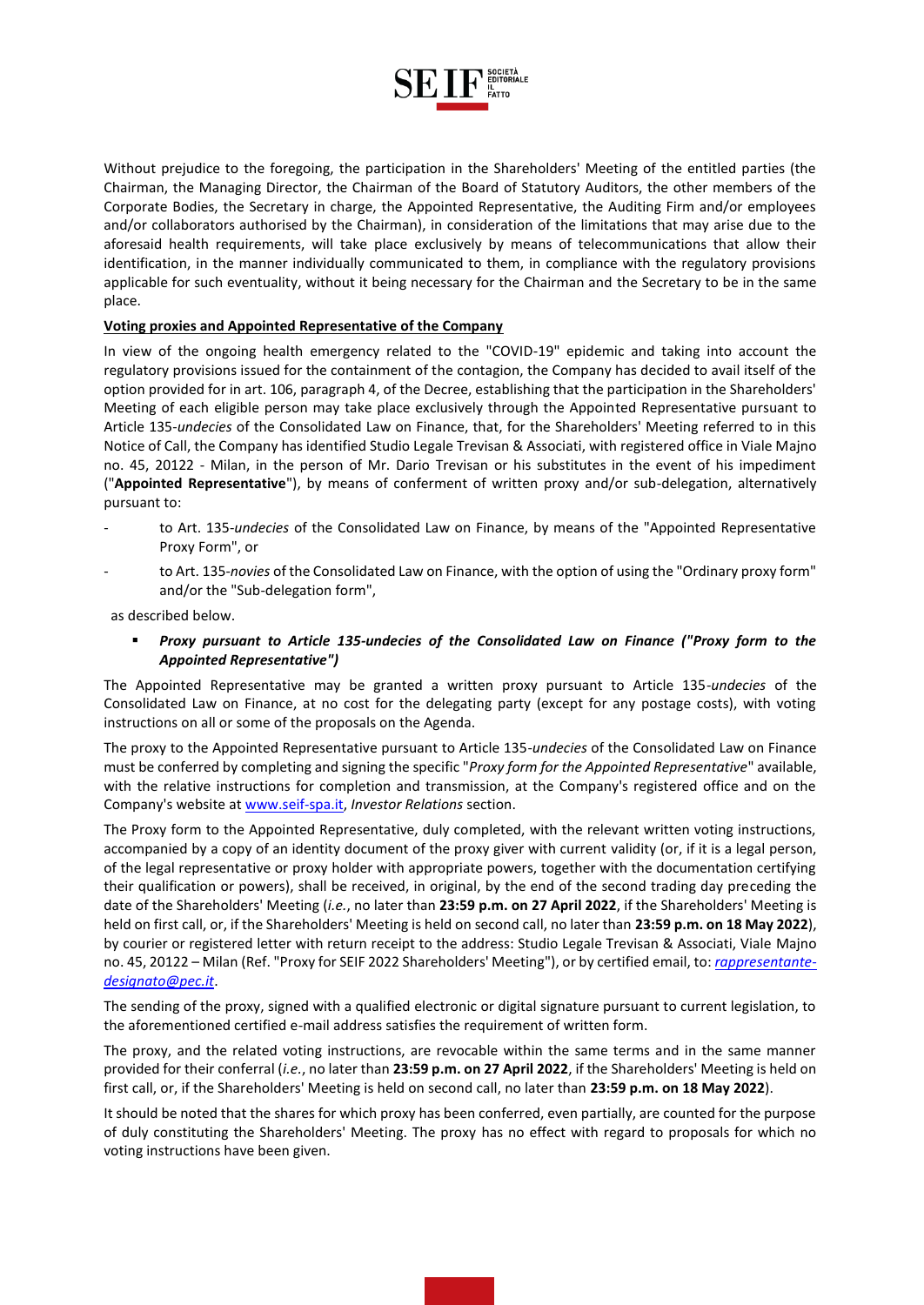

# *Proxy pursuant to Article 135-novies of the Consolidated Law on Finance ("ordinary proxy and/or subdelegation")*

Those who do not intend to make use of the proxy pursuant to art. 135-*undecies* of the Consolidated Law on Finance may, alternatively, grant the Appointed Representative a proxy and/or sub-delegation pursuant to art. 135-*novies* of the Consolidated Law on Finance, as an exception to art. 135-*undecies*, paragraph 4, of the Consolidated Law on Finance (applicable pursuant to the provisions of art. 106, paragraphs 4 and 5, of the Decree), containing voting instructions on all or some of the proposals on the Agenda, with the option to use the "Ordinary proxy form" and/or the "Sub-delegation form", available on the Company's website at *www.seif-spa.it*, "*Investor Relations*" section.

Proxies and sub-delegations, with the related written voting instructions, together with a copy of a currently valid identity document of the delegating party (or, in the case of a legal entity, of the legal representative or attorney with appropriate powers, together with documentation certifying their status or powers), must be received no later than **12 noon on 28 April 2022**, if the Shareholders' Meeting is held on first call, or no later than **12 noon on 18 May 2022**, if the Shareholders' Meeting is held on second call (it being understood that the Appointed Representative may accept proxies and/or sub-delegations and/or voting instructions even after the aforementioned deadline, provided that it is before the start of the meeting) (i) to Studio Legale Trevisan & Associati, by post, to the address: Viale Majno n. 45, 20122 Milan - Italy, or by certified e-mail, at the address: *rappresentante-designato@pec.it* or by e-mail, at the address: *rappresentante-designato@trevisanlaw.it* (Ref. "Proxy for the SEIF 2022 Shareholders' Meeting") or, alternatively, (ii) to the Company, by certified e-mail, at the address: amministrazione@pec.ilfattoquotidiano.com.

Proxies and sub-proxies, together with the related voting instructions, are revocable within the same terms and according to the same procedures provided for their conferral (*i.e.* no later than **12 noon on 28 April 2022**, if the Shareholders' Meeting is held on first call, or no later than **12 noon on 19 May 2022**, if the Shareholders' Meeting is held on second call).

In addition, if you have any questions concerning the granting of proxy to the Appointed Representative (and in particular concerning the completion of the proxy form and the Voting Instructions and their transmission), you may contact the Appointed Representative at the addresses indicated above and/or on freephone number 800 134 679 (during working days and hours).

#### **Integration of the Agenda**

Pursuant to Article 16 of the Bylaws, Shareholders representing at least 10% of the share capital with voting rights at Ordinary Shareholders' Meetings may request, within 5 days of publication of this notice of call, the integration of the items on the agenda, indicating in the request the additional items proposed. The supplementary notice of the Agenda will be published in at least one of the newspapers indicated in the Articles of Association, no later than the seventh day prior to the date of the Shareholders' Meeting on first call.

Requests for additions to the Agenda must be accompanied by an explanatory report which must be filed at the Company's registered office, to be handed over to the administrative body by the deadline for submission of the request for additions. Additions to the list of items to be dealt with are not permitted for items on which the shareholders' meeting resolves, in accordance with the law, on the proposal of the directors or on the basis of a project or report prepared by them.

## **Right to ask questions**

Pursuant to art. 16 of the Articles of Association and current legal provisions, Shareholders may ask questions on the items on the Agenda even before the Shareholders' Meeting, by sending an electronic registered letter to amministrazione@pec.ilfattoquotidiano.com. Questions received before the Shareholders' Meeting shall be answered at the latest during the meeting, with the right of the Company to provide a single answer to questions having the same content. The questions must be accompanied by the appropriate certification issued by the intermediaries with which the shares owned by the shareholder are deposited or, alternatively, by the same communication required for participation in the meeting.

Further information about the rights and the above can be found on the Company's website www.seif-spa.it.

#### **Documentation**